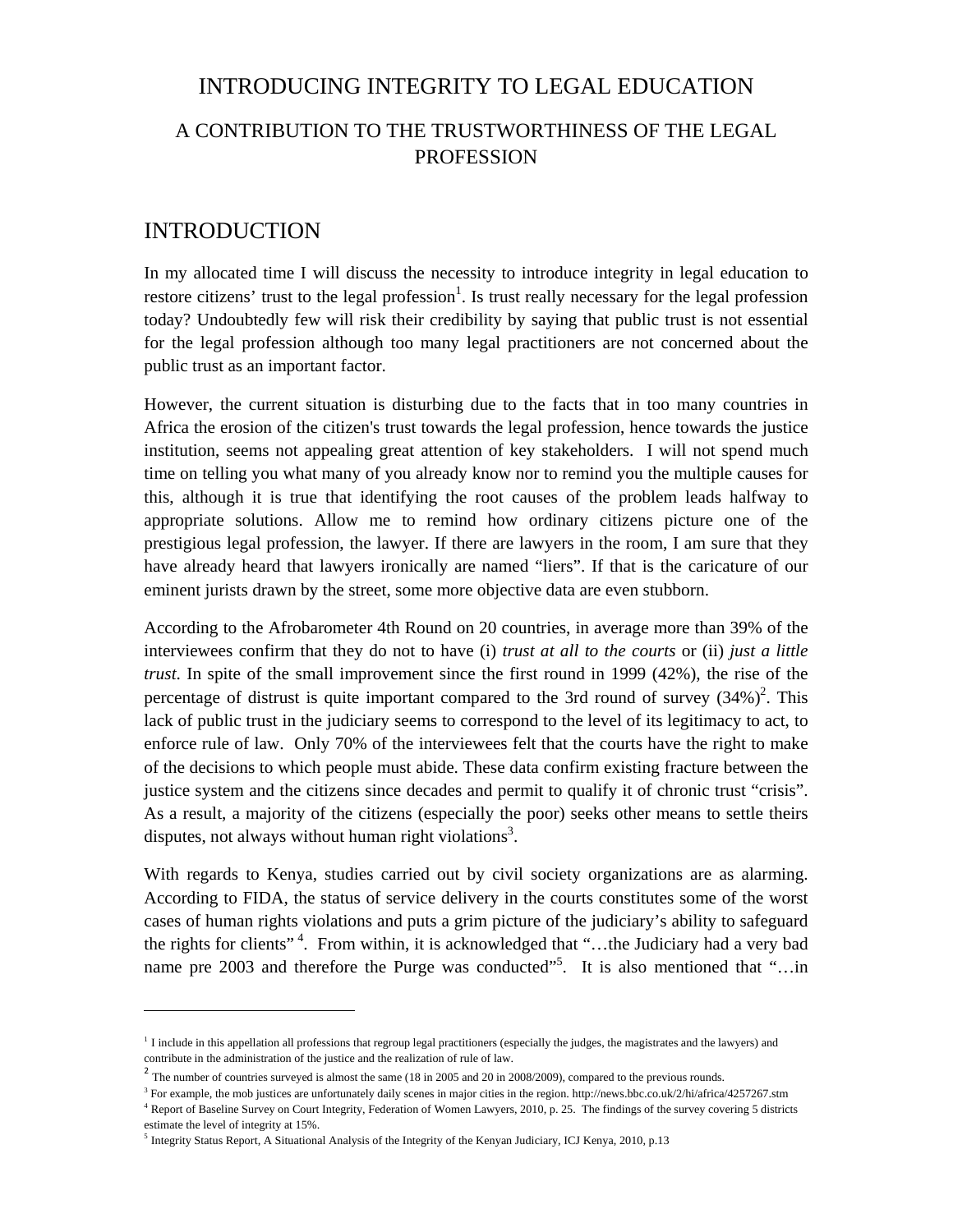addition to the physical and financial constraints as far as access to the judiciary is concerned, frustration, bribery, lack of information, withholding of information, confusion and negligence characterize court services. As a result citizens' engagement with the judiciary is at best wary"<sup>6</sup>. Although these studies focus on the courts, it is expected that people don't only stigmatize the magistrates but all stakeholders, including the lawyers.

What is intriguing about on these survey findings is that the trust level seems not to have a strong correlation with economic performance<sup>7</sup> of the countries. If one supposes that economic performance also benefits the judicial institution, in terms of facilities, continuing education and wages (which is not probably the case everywhere) it would challenge the merit of spending scarce resources on reinforcing infrastructures and legal framework without focusing on integrity and public trust. It seems that despite the existence of a very well furnished menu concerning rule of law reform<sup>8</sup>, the impact to the level of the trust is not there yet. It suggests the need to re-examine the impact of reforms, and to explore whether it is necessary to consider different reforms including the increased focus on integrity in the higher legal education.

It is regrettable however to see that support to legal education in Africa would not seem listed among donors' priorities, international or national<sup>9</sup>. It contrasts with the sustainable development discourse if one concedes that our young and future legal practitioners are not and will not be prepared to face with serenity the growing trust challenges of the future. In spite of that unawareness, legal education is going to improve technical performance of the future practitioners, competition and immediate and short-term profitability oblige. To a certain extent, the substantial aspect of the education would be able to attract more attention of stakeholders, including legal academics. Conversely, a more efficient art of persuasion will be required to make the point that **integrity matters** and deserves to be considered as critical in the research of sustainable solutions to problems bound to the contemporary African justice.

One cannot blame the lack of focus on public trust and integrity only on the donors and the executives. The legal profession at all levels of the system have to re-evaluate their values, objectives and priorities. Each stakeholder has its own share of responsibility, on top of the list the members of the legal profession generally noticed by its passivity and unwillingness to change. It includes law schools that should wonder if the passivity of their former students does have something to do with the quality of education they provided them. The civil society will not be able to take refuge anymore in its watchdog role but will also have to strive bringing its contribution to improve the system. This paper subscribes therefore in an

<sup>6</sup> Id, p.23

<sup>&</sup>lt;sup>7</sup> South Africa, Nigéria and Kenya (55%) are not the best rated and the last two record most distrusted people than Liberia (54%) and Tanzania (26%), Working Paper No. 108, The Quality Of Democracy And Governance In Africa: New Results From Afrobarometer Round 4, A Compendium of Public Opinion Findings from 20 African Countries, 2008-2009, by the Afrobarometer Network compiled by Eric Little, Tse-Hsin Chen and Carolyn Logan

<sup>8</sup> The Rule-of-Law Revival, Thomas Carothers, p.7

<sup>9</sup> African Legal Education: A Missed Opportunity And Suggestions For Change: A Call For Renewed Attention To A Neglected Means Of Securing Human Rights And Legal Predictability, Thomas F. Geraghty, Emmanuel K. Quansah, Volume 5, Issue 1 Loyola University Chicago International Law Review, P. 87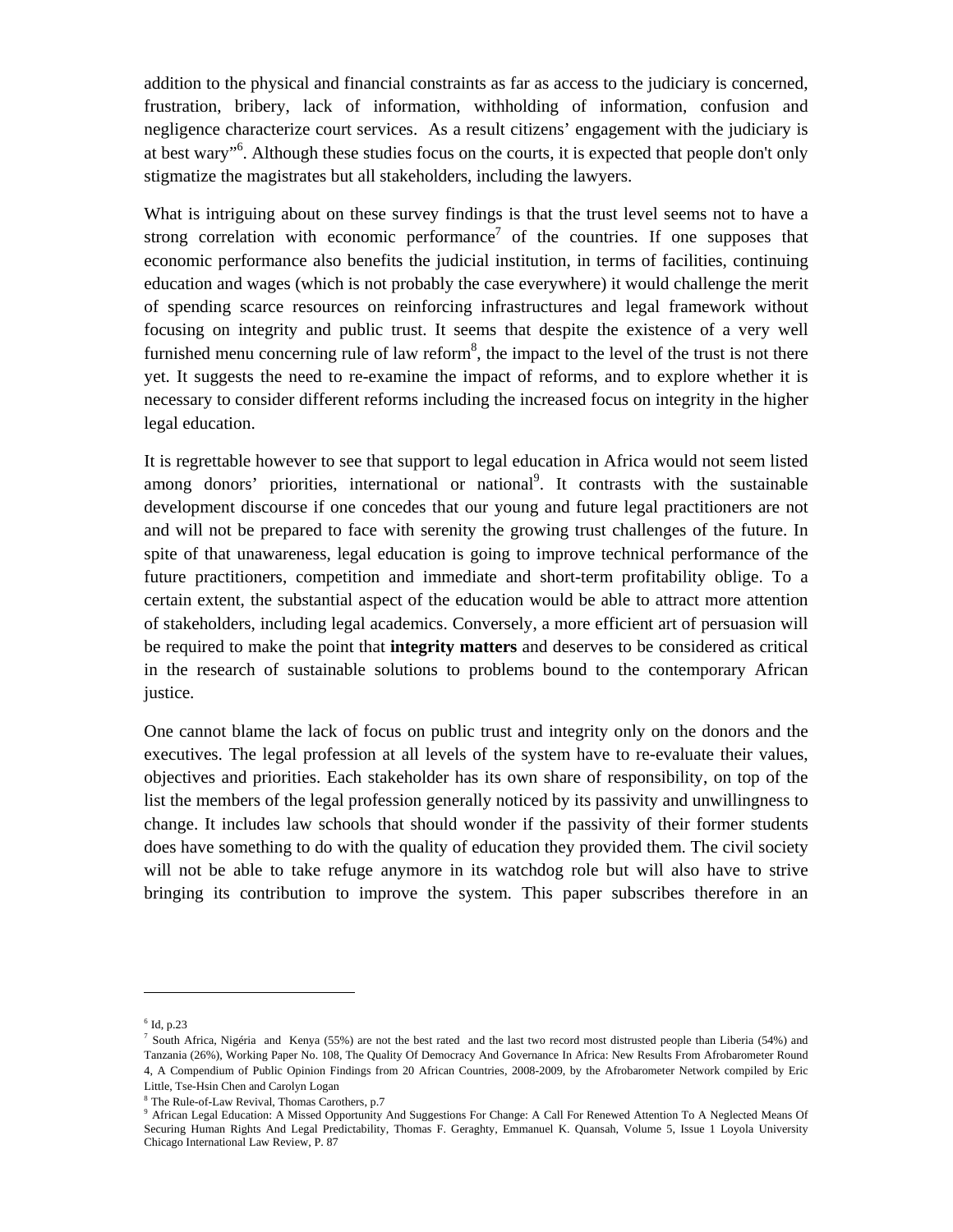advocacy movement that challenges and brings all possible support on the manner to advance integrity education of future leaders and here especially of future legal practitioners<sup>10</sup>.

Without minimizing the importance of continuing education, this paper will focus on integrity in higher legal education within some countries in Africa, in its necessity, approach, content and methodology.

### TO CHANGE THE CULTURE OF PASSIVITY

The first issue to be addressed to know whether there is a real need to introduce a course dedicated to integrity in legal education curricula. First of all, it can appear that teaching integrity is not quite an innovation in itself. If one refers to the common understanding of the concept as honesty, one would agree that to some extent teaching of ethics takes in account integrity. In Africa a good majority of law schools do have such courses or at least modules addressing ethical issues<sup>11</sup>. If that is the case, one would wonder then whether the present approach of ethics education and professional responsibility need to be improved facing the lack of public trust challenge? Or more direct, what needs to be improved to better prepare law graduates to face the challenges and try to align to the values related to integrity? In any case, to be able to answer these questions with clarity, it will be necessary, in the present context, to reach a common understanding of the term integrity and on its relation to the trust.

#### INTEGRITY AND TRUST

To define integrity appears to be both simple and complex. I am sure that the word is not among of those that rise intense curiosity and push naturally to open the dictionary, as one is accustomed to hear it in nearly all facets of our life (familial, private, religious, social and professional). It is simply understood as honesty, but seems to mean more. In any case, all seem to get along on its etymology. It originated from the Latin " integrare " or " integritas ." Most dictionaries agree of a certain idea of "wholeness" (physical or moral).

In practice, our own experiences through the various workshops, seminaries and trainings give us the sensation that it is not however easy to get along on the exact content of the word. One can count as many definitions as the number of participants and I suppose that it would be the case if I would ask the question to this august audience. Even among the authors who dedicated time on the issue, the diversity of definition is also a reality. For my part, I will try to make it simple and to take account of the collective common sense that understands that a person of integrity is the one who "walks the talk". Indeed, in my organization, one tends to

<sup>&</sup>lt;sup>10</sup> In order to contribute to the development process worldwide the Public Integrity Education Network (PIEN) was established in 2004. Unlike traditional education projects it is focused on building long term a community of knowledge and practice in mainstream institution in each of our partner countries. http://www.tiri.org/index.php?option=com\_content&task=view&id=305&Itemid=

<sup>&</sup>lt;sup>11</sup> As example, in Kenya, the University of Nairobi - Faculty of Law, the Kenyatta University School of Law and the Moi University School of Law have substantive course on Professional Ethics and Professional Responsibility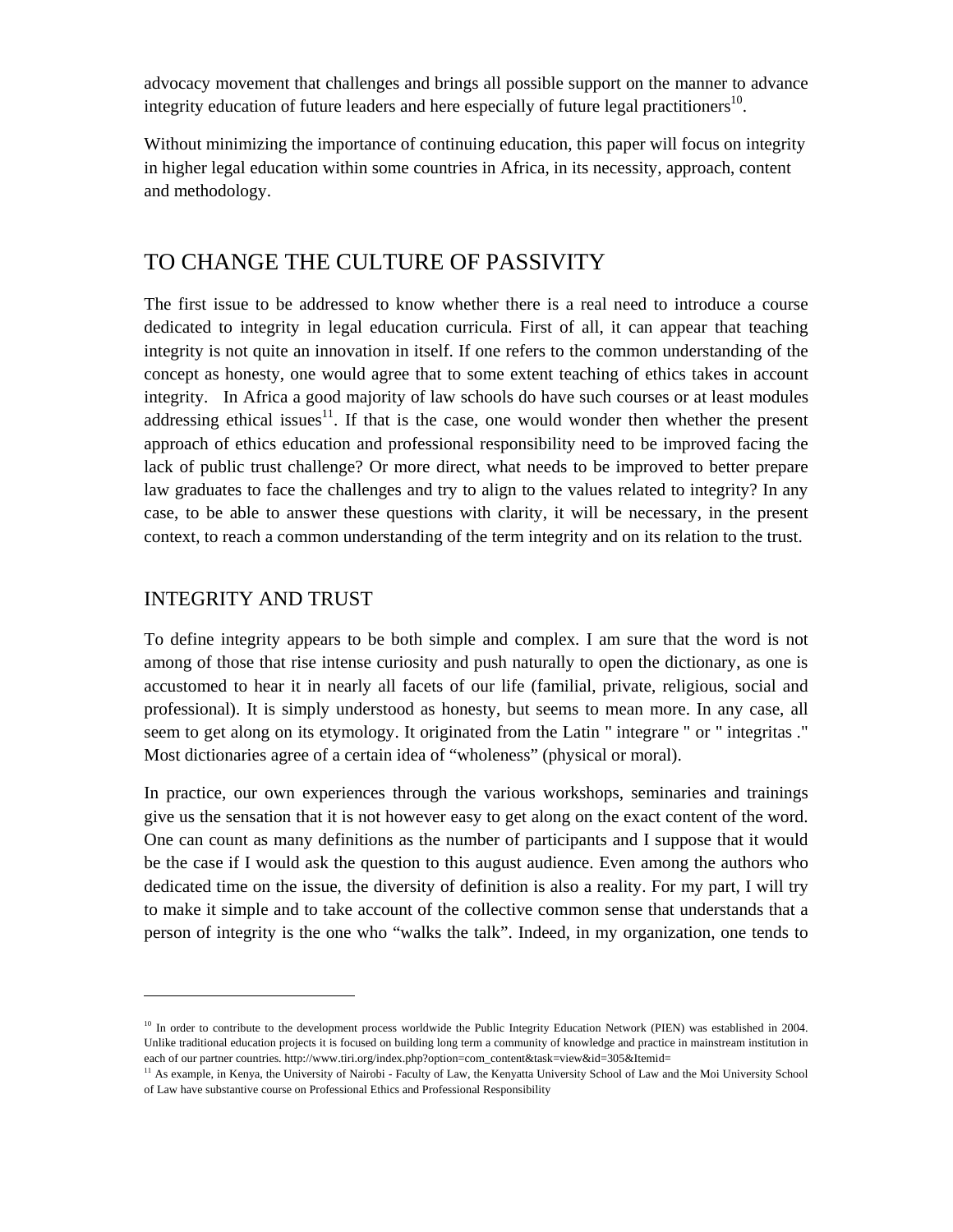consider that what characterizes the most integrity is the notion of alignment<sup>12</sup>, as backbone joining other peripheral notions as ethical behaviour, competence, accountability, anticorruption and so on. Not to get lost in the world of concepts, I would simply propose to you that it would be for an individual a harmony of his behaviours and attitudes with her/his system of values and beliefs. For an institution, the values system is in narrow relation with its social finality and the effort of alignment and its outcomes determine therefore its level of integrity.

Although personal integrity is of high importance in legal education, the present paper prioritizes the teaching of institutional integrity for at least two reasons. *First* of all in terms of realism, a person's integrity is progressively formed since early childhood and it continues all along educational life. If it is cynical to affirm that it would be too late to teach the personal integrity, it will be necessary to recognize that in general it is very naive to believe that the very few years spent on the bench of the law school, as intense they are, can change much the values system built for more that twenty years. However, and it is the *second* reason, it would be more plausible to believe in the experiments that confirm that a person has tendency to conform to the expectation, culture and practices of her/his environment; and it is true for a person evolving within an organization<sup>13</sup>. Thus, it proves to be a lot more efficient to privilege the institutional approach to have an influence on the individual than the other way around<sup>14</sup>.

With regard to the relation of integrity and trust, it seems that most people will not confide their properties to person whose integrity is questionable. Concerning the judicial institution<sup>15</sup>, if given the choice no one will be going to confide her/his life, liberties and goods to a judge or a court lacking integrity, except maybe if this person is also deprived of a moral rectitude and can take advantage of the transaction. Even in that case, the full trust is not surely present. Such distrust is also legitimate towards a lawyer or a law firm because of the contractual nature of the relation with the potential client. Even not empirically proven, trust level also plays a significant role in the issue of access to justice since it is also about acceptability<sup>16</sup>.

Even though other factors contribute to the construction of trust, the reputation of integrity plays a fundamental role. Technical expertise appears like a necessary condition but not sufficient to acquire a good reputation. A judicial decision even legally irreproachable does not incite to good faith execution if pronounced by a judge whose integrity reputation is perceived to be low. However, for the practicality of the reform, also having an impact on the education, it will be necessary to nuance. We all know that trust is subjective and depends on other variables inherent to personality. One's trust is hardly to be controlled by another person who demands it. The best the latter can do is to make an effort to earn that trust he expected from the former. It is then proposed to focus on the notion of "trustworthiness" <sup>17</sup> that,

<sup>&</sup>lt;sup>12</sup> **Alignment** denotes consistency between what your organisation intends and/or says it is going to do (e.g. your vision, mission and goals) and what it actually does. It also denotes consistency between the behaviours that your organisation considers to be important (e.g. your values) and the way it actually behaves. Integrity Guidance Manual (IGM), AKDN and Tiri, 2009, p.31

<sup>&</sup>lt;sup>13</sup> Luban, David, "Integrity: Its Causes and Cures" (2003). Georgetown Law Faculty Publications and Other Works. Paper 149. http://scholarship.law.georgetown.edu/facpub/149, p.284

<sup>&</sup>lt;sup>14</sup> Giugni M., Ancien et nouvel institutionnalisme dans l'étude de la politique contestataire, Politique et Sociétés,

vol. 21, no 3, 2002, p.74

<sup>&</sup>lt;sup>15</sup> I include in the expression *judicial institution* the structures and procedures that in general have for finality the administration of the justice.

<sup>&</sup>lt;sup>16</sup> On this notion, see for example Access To Justice And The Rule Of Law In Kenya, A Paper Developed For The Commission For The Empowerment Of The Poor, Connie Ngondi-Houghton, November 2006, p.34

<sup>&</sup>lt;sup>17</sup> IGM, p.41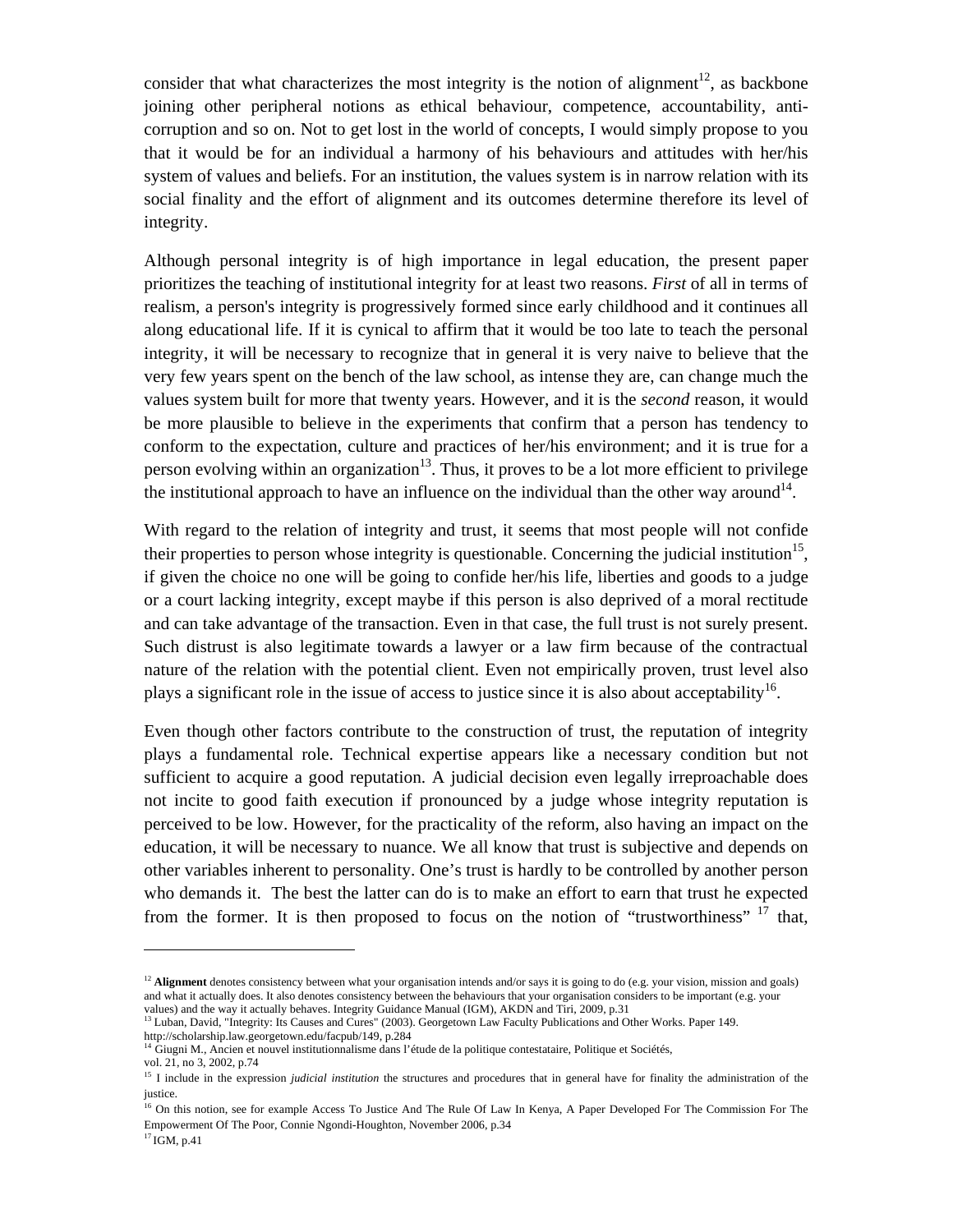intrinsic, corresponds more logically to the real performance of the institution concerning integrity and is much situated in the domain of controllable. The utility of the trust for the integrity reform remains nevertheless in measuring impact on citizens and other institutions.

Having said that, pragmatism challenges us to know whether integrity is profitable and therefore is worthwhile to invest in. Indeed, integrity seems not to resist before the aggressiveness of corruption and other dishonest practices, if one only considers the short term. A lawyer who practices shortcuts seems to detain serious odds to always win before a crooked judge or dealing with a court of low integrity. Besides he would be seen to be better considered by her/his familial and social environment because of her/his material success. And it seems to be the same for a judge who gives primacy of her/his personal interests before justice. But, here when one speaks of long term and durability, investment in integrity seems to pay more in return. One of the main features of good reputation and trust is that these are laborious in construction but delicate in maintenance. In this era of information, a crack to reputation can be very prejudicial and is difficult to restore for an organization or an institution. The financial scandals concerning huge multinationals in the United States tinted of conflict of interests are even more recent to caution  $us^{18}$ .

#### THE INSTITUTIONAL PASSIVITY, AN INTEGRITY ISSUE,

To come back to the question that preoccupies us, it is now to look at the value integrity education can add to the ethical teaching as it is proposed in law schools. For that, it will be necessary to describe, as an illustration, an important aspect of integrity shortcomings related to judicial institution. The major shortcoming is about the indifference and tolerance, meaning the passivity of the legal profession facing two situations that seriously hurt its public image: (i) *the lack of the independence of judiciary* and (ii) *the exclusion of the poor*. This constitutes a serious issue of institutional integrity as independence and equality are formalized values within the judicial institution<sup>19</sup>. However, the legal profession seems to fail in taking appropriate measures to translate the key values into reality. They actually remain at the stage of good intentions.

The independence of the judiciary rests primarily upon the independence of each and every judge and magistrate in their judicial activities but it is as important that each and every actor in the judicial system accepts and contributes to its credibility and effectiveness. It is a principle universally recognized as essential condition to ensure rule of law and to guarantee the effective protection of rights and liberties of the citizens<sup>20</sup>. For development, the independence of judiciary ensures the security of contracts that determines investors' trust, an important factor for economic growth. However, the notion of independence remains problematic for many African countries if one only relies on the citizens' perception. Let us take the case of Kenya, according to comments outlined in the last Global Integrity Report (2009), while the Constitution provides for such independence, judicial appointments are

<sup>&</sup>lt;sup>18</sup> Healy, Paul M.; Krishna G. Palepu (Spring 2003). "The Fall of Enron". Journal of Economic Perspectives 17 (2): 13

<sup>&</sup>lt;sup>19</sup> Bangalore Principles for Judicial Conduct 2002 (http://www.unodc.org/pdf/crime/corruption/judicial\_group/Bangalore\_principles.pdf) and UN Basic Principles on the Independence of the Judiciary, 1985 (http://www2.ohchr.org/english/law/indjudiciary.htm) <sup>20</sup> UN Basic Principles on the Independence of the Judiciary, 1985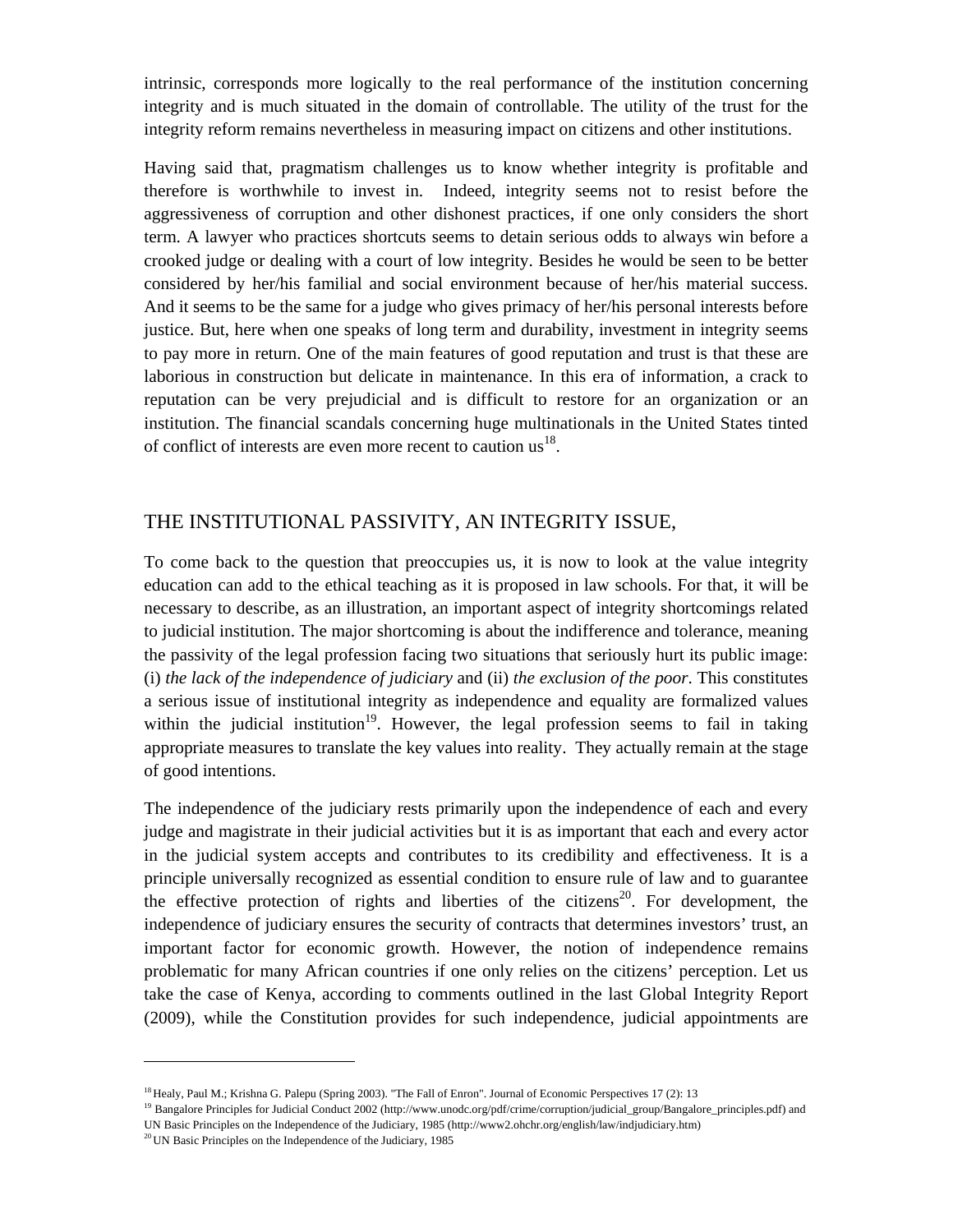highly politicized, a factor which can, and has been perceived, to influence judgments. Historically, the International Commission of Jurists-Kenya Chapter has argued, "the Executive arm of the government has dominated the Judiciary in Kenya and this "has deeply damaged the separation of powers and the role of the Judiciary as a democratic check and balance on Executive action. It has also gravely undermined the integrity of the Judiciary itself." For Malawi, which gets the best score from this report, it is commented that in spite of favourable constitutional and legal provisions to the independence of the judiciary, since the President is the ultimate appointing authority, some Judges stretches to owe their loyalty to the President<sup>21</sup>.

Facing this situation<sup>22</sup>, what one can note is that too often, there is a diffusion of responsibility of this lack of independence, and notably between the three arms of the government. The Judiciary complains and persuades itself, with reason or not, that there is hegemony of the Executive that holds it in leash by legal, administrative and financial means, for political motives. The Executive is pleased reciting that the members of the Judiciary are far below the profession's integrity standard and, as a result, to grant them complete independence is a huge risk. All these arguments probably have their part of merit but certainly also a substantive part of self-justification of the inability to really improve the situation. The true question is: why a community of eminent judges and lawyers, sometimes serving in the two other arms of the government, collectively tolerates this unacceptable situation. Is this by impotence in front of the omnipotence of the Executive, with the complicity of the Legislative?

More than one could advance that, not without reason, people of the profession stay indifferent and do not worry about the fate of the majority of their fellow citizens that consequently are denied justice and induced to make justice themselves. Instead, they are concerned about their personal or so-called professional status<sup>23</sup>. If this argument can be plausible from an individual viewpoint<sup>24</sup>, it won't be able to stand from an institutional perspective. Indeed, is it difficult to believe that a whole community of persons so highly cultivated, at least from a legal viewpoint, is proved to be passive on such fundamental questions to their institution?

In fact, there have been some reactions against flagrant attacks on the independence of the judiciary perpetuated by the Executive. The strike of the judges and magistrates of Swaziland in 2002<sup>25</sup> and of Uganda in 2007<sup>26</sup> of illustrates this point. If it effectively constitutes an answer against an attack to their independence, it can also be qualified as weaknesses facing the omnipotence of the Executive. In most cases, a strike in the public sector is always the sign of a failure of a negotiation during an institutional disagreement between a claimant feeling ill-treated and a power holder. Here, concerning independence, the legal profession is apparently again in position of beggar.

material advantages (respectively for prestigious 4x4 car and for consequent indemnities).

<sup>&</sup>lt;sup>21</sup> http://report.globalintegrity.org/globalIndex.cfm<br>
<sup>22</sup> of which the present paper will not have here the ambition to objectively debate the deep reasons

<sup>&</sup>lt;sup>23</sup> See for example the strike of the judges in Malawi in 2005, of Mali in 2009 and of Madagascar this year, with regard to demands of

<sup>&</sup>lt;sup>24</sup> One of the questions that preoccupy a number of judges in Kenya is the appointment of a judge as members of various commissions and for which she/he receives best financial honorarium than their usual emolument. During the last Kenya Judicial Colloquium in August 2010, this practice has been unanimously qualified as delicate not only for the judge's personal integrity but also on the relation between the Executive and the Judiciary.

<sup>&</sup>lt;sup>25</sup> For a media coverage of this event, please visit http://news.bbc.co.uk/2/hi/africa/2542003.stm

<sup>&</sup>lt;sup>26</sup> For a media coverage of this event, please visit http://news.bbc.co.uk/2/hi/africa/6418943.stm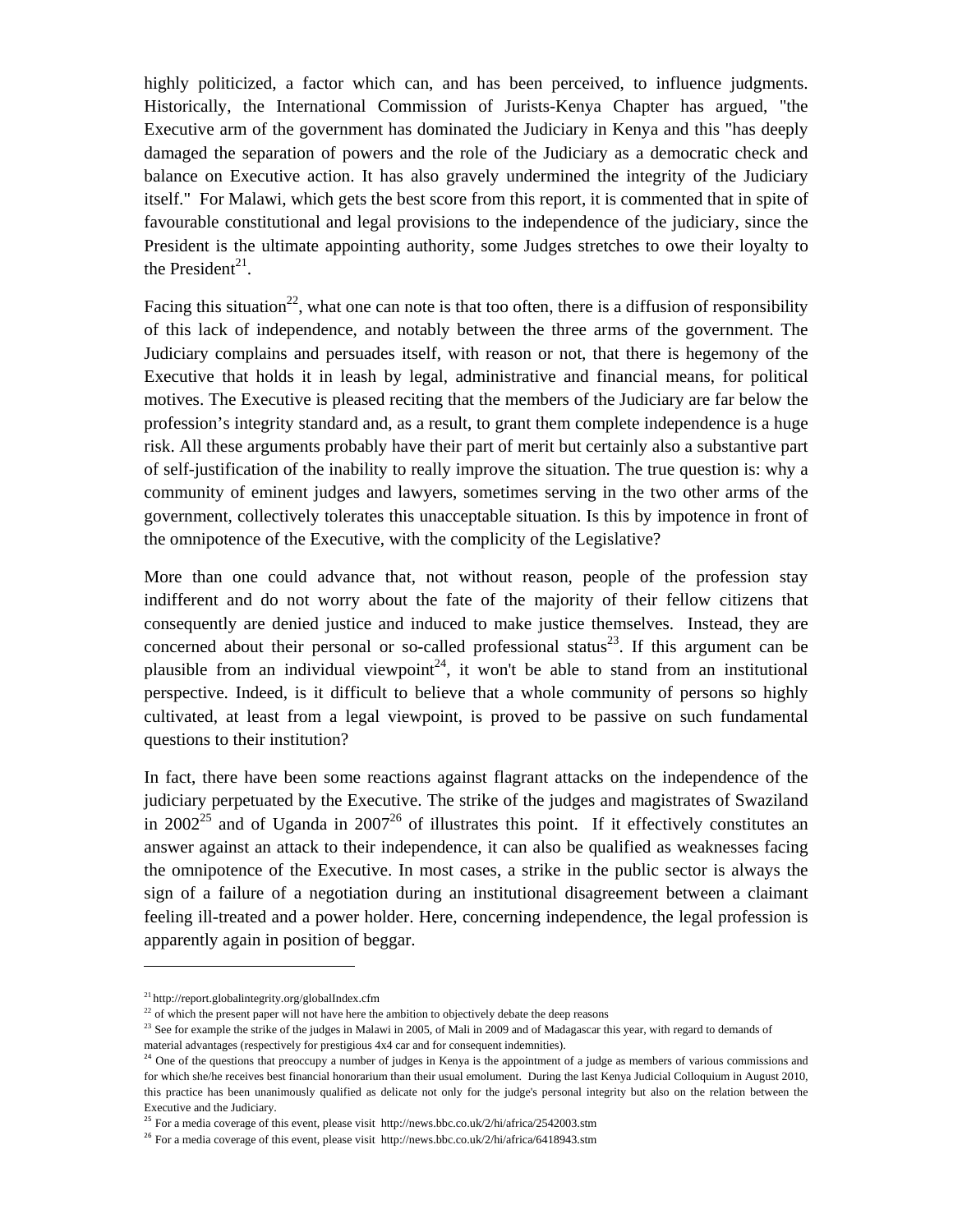What is irrefutable is that in almost everywhere on the African continent, people of the profession didn't manage to strategically take charge and to improve their institutional situation. Apart the cited strong actions against flagrant acts breaching the independence of the judiciary, to our knowledge, the autonomy and the sufficiency of the judiciary's budget did not have so far caused a collective reaction of the profession. If one takes the recurrent budget granted to the judiciary of any country in sub-Saharan Africa, one realizes with desolation that it is a figure hardly passing the  $0.5\%^{27}$  of the total recurrent budget of the government whereas primacy of law and democracy are shouted *urbi* and *orbi*28. The indigence of the judiciary indisputably constitutes the main reason of (auto -) subordination towards the two other powers.

With regard to the exclusion, it seems to testify the collective indifference of the legal profession to a real wound, the inaccessibility of the justice by the huge majority of fellow citizens. In a rural community the majority of African lives, nearly everybody feels impoverished but it is the degree of poverty that differs. The likeliest point of meeting of those excluded with the justice is the criminal proceedings, most of the time as defendants. My personal experiences as former investigating magistrate allowed me to note that the prison population is mostly composed of economically weak people. Some cynical tongues would quickly say that only those who cannot pay their way out would remain in jail. In fact, they not only cannot afford themselves the services of lawyer but when the justice is for sale, it is certainly not the poor who can buy it. Put aside these examples that rather look like symptoms, the flagrant discrimination seems once again "acceptable and/or tolerated" for/by the profession. It is not about pointing the finger to colleagues but to recognize the truth and to expose the root causes of the problems.

The available data are even worse on this point and somehow they indeed incite to think on the acceptability of the so-called modern justice system inherited from the recent past. Again, according to the 2009 Global Integrity Report, Kenya score 36% and Uganda 61% when it comes about knowing if citizens have equal access to the justice system<sup>29</sup>. Another measurement, the World Justice Project 2009 Rule of Law Index , Kenya score 0,4/1,00 which is below of the sub-Saharan Africa average with regard to the access to legal adviser and the access to and affordability of the civil justice<sup>30</sup>. One has to subscribe to the commentary on the access to justice in Uganda as follows: "many citizens, particularly those who live in the farming areas, do not utilize the courts.", which I believe summarizes the access to justice status in sub-Saharan Africa. But the access to justice does not solely concern access to courts; it is also about knowledge of rights and accessibility of alternative dispute resolution mechanism. In short, the situation is not gleaming in Africa.

 $27$  A comparison with the established democracies seems not helpful, where the judiciary budget percentage can be similar, since the priorities in term of rule of law are not the same. The UK justice budget is around 2,5% of the

<sup>&</sup>lt;sup>28</sup> For Kenya, the recurring expenses of the Judiciary until 2012 are estimated to 0,6% while for the Legislative they are to 1,8% of the total recurring expenses of the government. Source: website of the Kenya Ministry of Finance

<sup>&</sup>lt;sup>29</sup> The difference between the performances of the two countries could also be explained by the impact of the questions related to ethnicity, gender and financial means on the access to the courts.

<sup>&</sup>lt;sup>30</sup> http://worldjusticeproject.com/sites/default/files/Kenya[1].pdf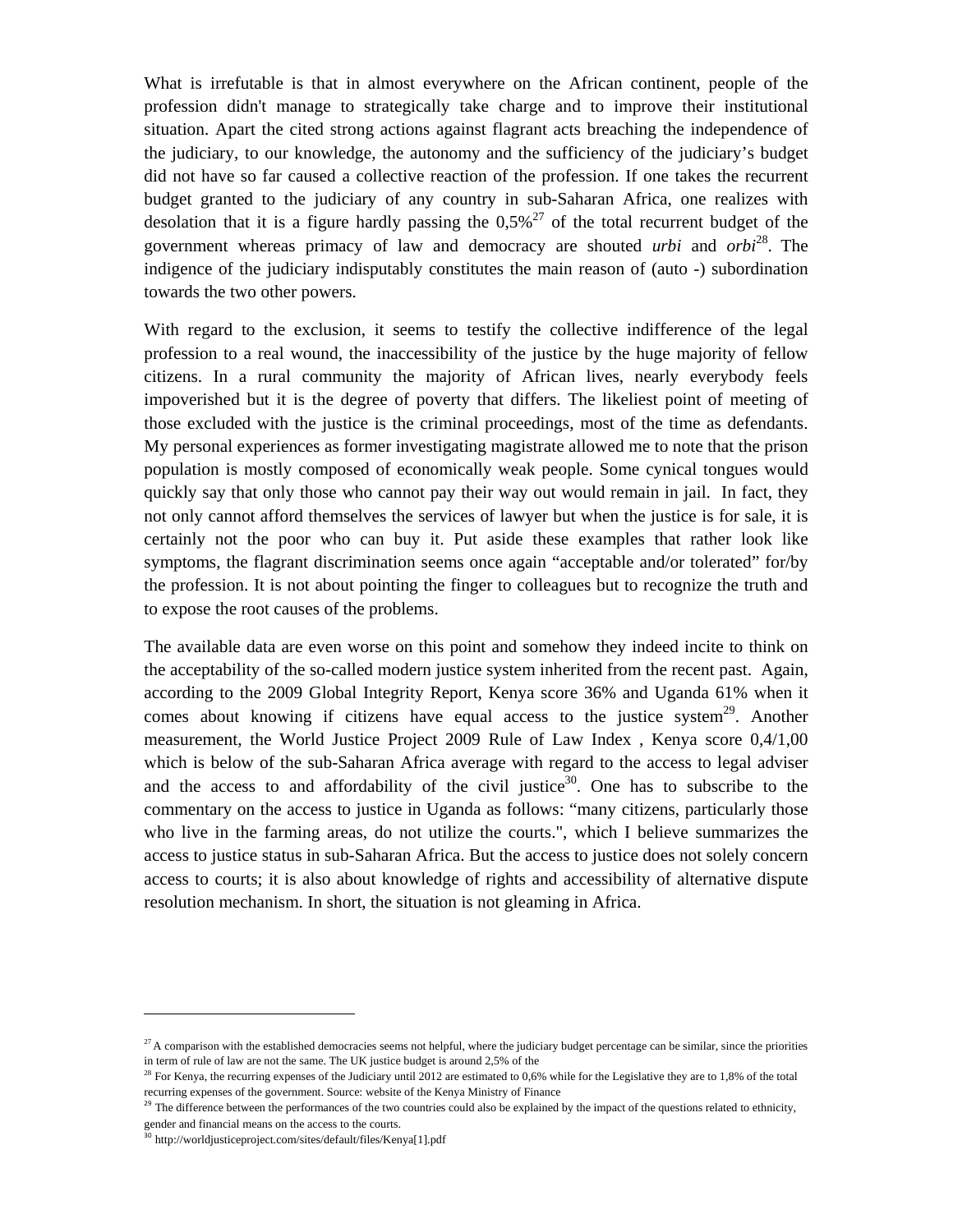If the issue of access to justice begins to preoccupy law society<sup>31</sup>, it doesn't seem to constitute a topic of concern for judges and magistrates. The latter would assert that even with the clientele they currently have, they are overwhelmed and that situation constitutes the first reason of the legendary backlogs. Besides, among them there are certainly those who think that the role of the judiciary is confined to adjudicating the cases that are presented to them. To incite citizens to bring their legal problems to the court is the role of other justice actors such as the police, the attorneys, the lawyers, the civil society… With regard to the law societies, if some timid actions are recorded the problem is located to the level of the objective of the measures taken and the ethical aspect of their implementation<sup>32</sup>. The current scheme of legal aid is much more oriented on assistance to the poor to resolve punctual legal problems instead of empowering them to sustainably take their legal issues in hands.

Finally, the passivity of the legal profession that has just been illustrated by the two well known situations is certainly due to several reasons and we shall recognize that several actors strive themselves to bring their contributions. For sustainability, it seems that education remains the most efficient solution because in itself it is in line with long term impact. In any case, as concerning complex problem as the integrity of the legal profession, also a complex response would probably be necessary, meaning the good combination of an array of solutions.

## MAKING INTEGRITY EDUCATION WORK

The issue of institutional passivity can find an appropriate answer by the introduction of the integrity in the legal education. In effect, from good analysis, the problem seems to find its roots by the status of organizational or institutional culture since it is about a collective capacity of reaction against serious threats to the legitimacy of their institution. And when one knows that such culture is forged mainly by formal and/or non formal education<sup>33</sup>, there is a ground to consider the possible improvements in the current ethics education in relation to what the proposed integrity education can bring and how to make it effective.

#### TO COMPLETE THE EDUCATION IN ETHICS

In spite of a quite long period of legal ethics education in Africa, the trust level toward legal profession and the judicial institution could not stop from deteriorating. However, one can

<sup>&</sup>lt;sup>31</sup> The Law Society of Kenya has as one of his core values the Commitment to access to justice for all. According to the strategic plan 2009-2010, it runs an Annual Legal Aid Week and partners with the Ministry of Justice and Constitutional Affairs in the conceptualization and implementation of a National Legal Aid Scheme. In Uganda, for example, the Law Society runs Legal Aid Project (LAP) which was established by the Uganda Law Society in 1992, with assistance from the Norwegian Bar Association to provide legal assistance to indigent and vulnerable people in Uganda.

<sup>&</sup>lt;sup>32</sup> During an interview on the pro bono scheme in Uganda, the Chairman of the Uganda Law Society said that the pro bono scheme will aim at popularizing the provision of free legal services amongst lawyers since though it is a legal requirement for all lawyers to provide pro bono services, the idea has not been widely accepted and embraced in Uganda's legal fraternity. He said currently Pro bono services are being provided in an uncoordinated manner with no clear mechanisms for monitoring the nature of cases handled and how they are handled by the lawyers. http://www.weinformers.net/2010/08/02/uganda-law-society-to-roll-out-new-national-pro-bono-scheme/

In Malawi for example, an observation of 91 capital trials, observers found 'in almost every case', the lawyer met his/her client at court for the first time minutes before the trial began and that out of the seven lawyers in the legal aid department, three had been just recruited from university and their first trials were capital cases. Trial observations of Capital Cases conducted by the Paralegal Advisory Service, Malawi, 2001<br><sup>33</sup> Cao, Lan, Culture Change (June 2006). Available at SSRN: http://ssrn.com/abstract=906767, p.64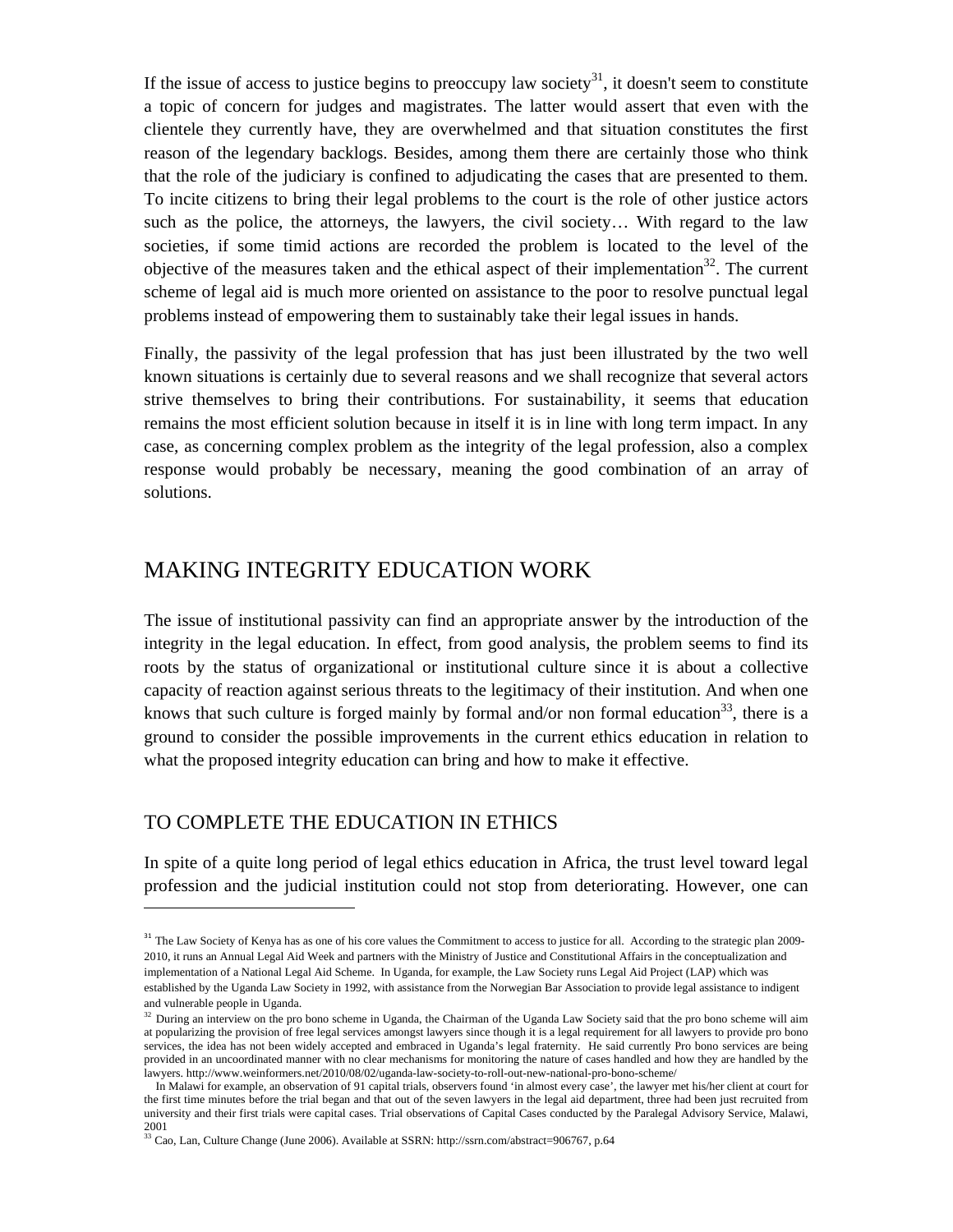never affirm that law schools didn't produce enough ethical and trustworthy legal practitioners. The less that can be said is that in itself individuals' performance in ethics seems not powerful enough to substantially change the image of an institution.

If it is however conceded that performance in integrity plays a major role in improving public trust, this is a good argument for considering its introduction in the education of young jurists. As mentioned in the beginning, it is not at all about constructing from scratch, ethics being one of the main elements of integrity. The experiences acquired in ethics education would constitute a valuable asset, especially because many universities the continent have already introduced this course and their experiences should be assessed to improve the courses accordingly. What also seems to be important s is to build on the existing ethics course by the other key elements of integrity: alignment and competence.

The ethics education has well evolved under some clouds, as in the United States and in Europe<sup>34</sup>. It is even considered as the most important in the curriculum. In the United States, the studies led by the American Bar Association concluded that one of the essential skills that the law school graduates should have is to recognize and to solve the ethical dilemmas<sup>35</sup>. Ethics in legal education recorded an evolution in the time and seemed currently to reach a certain maturity in the sense that from the knowledge of the professional rules the teaching is now much oriented toward the competence of the students in the judgment approach<sup>36</sup>. Although there is a warning that the legal education in Africa missed another opportunity, it seems quite possible with the easiness of exchange between academics to improve and to valorise the ethics education.

The precaution principle should constantly remind us that in spite of globalization trends, every culture has its own values system. The leniency to adopt values and their acquisition methodologies, even proven to be successful elsewhere, can be prejudicial. It is well established that the contemporary African society is characterized by the coexistence of two types of communities: in the one hand the urban that tends to give more importance to the individual and the pertaining values and in the other the rural that keeps the values of life in community. However, non formal education still values the community ascendance over the individual in most culture. It can generate terrifying conflicts of values for the individual, the young lawyer or magistrate, if the ethics education instilled to him the exported professional values at the expense of the local values, without discernment.

Indeed, ethics education is much centred on the individual, the legal practitioner in first place, and her/his relations with the other stakeholders in the system as the court users, the peers, the other professionals and more and more the society. Such education can give conclusive results in countries where institutions of governance are in good equilibrium. In such countries, an active lawyer or a judge has good chance to provoke a change in a very established system since the other pillars of integrity are functional and can support the action if it is found legitimate. In most countries in Africa, where institutions are in balance search yet, an education solely centred on the individual would not contribute efficiently to that dynamics. It

<sup>&</sup>lt;sup>34</sup> J Moliterno (2001) "Experience and Legal Ethics Teaching" 12 Legal Education Review 3 at 9

<sup>&</sup>lt;sup>35</sup> Am. Bar Ass'n Section Of Legal Educ. And Admissions To The Bar, Legal Education And Professional Development—An Educational Continuum: Report Of The Task Force On Law Schools And The Profession: Narrowing The Gap (1992), 138-40

<sup>&</sup>lt;sup>36</sup> Renewing A Focus On Ethics In Legal Education? Michael Robertson, aw.anu.edu.au/alsc/MikeRobertson.pdf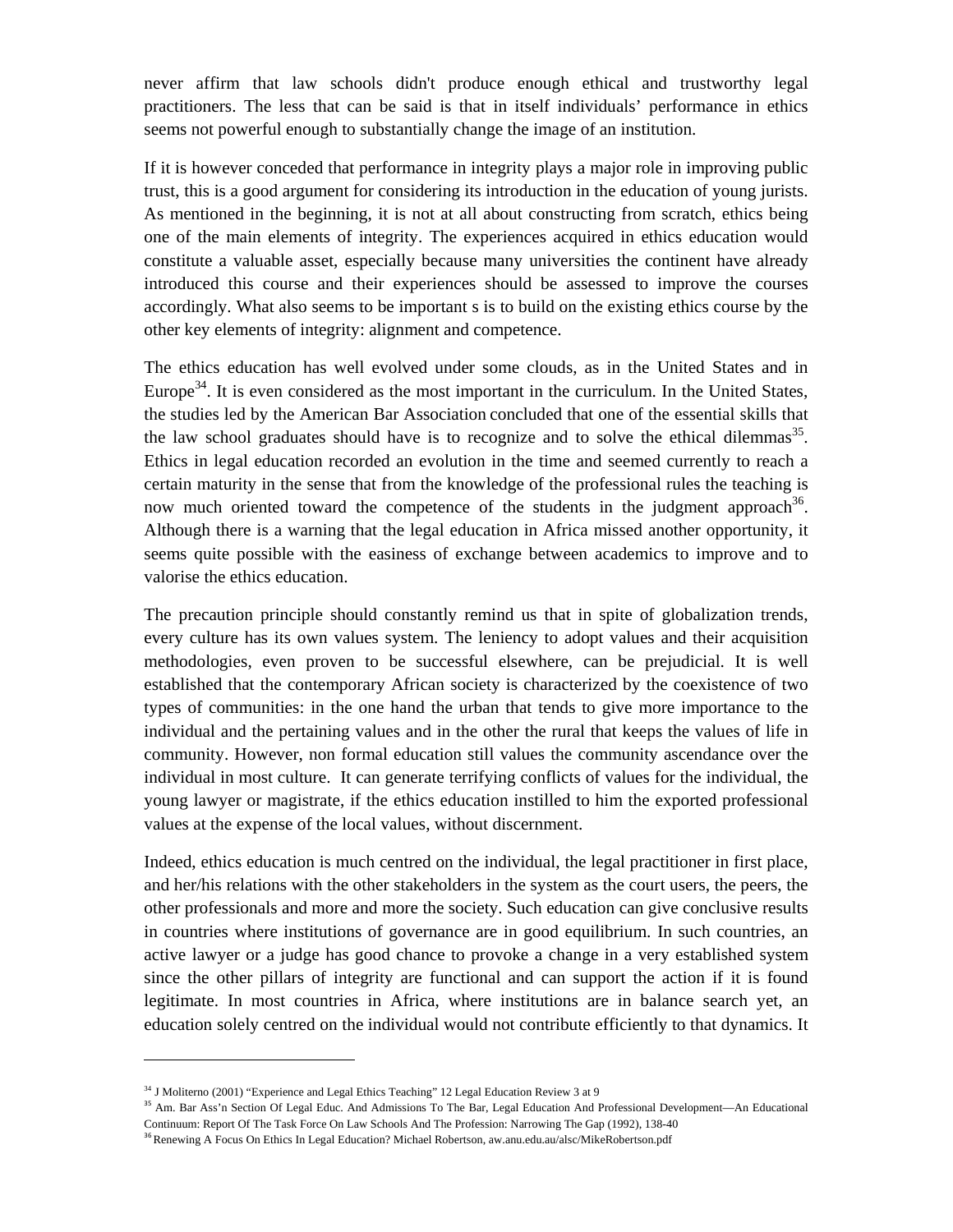is too often noted in isolated activist cases consecration of hero or even of martyr. It is exactly there that the (institutional) integrity education would draw its added value. It is about educating future legal practitioners who not only should excel in the legal art to solve legal problems but indeed as agents of change that build their institution and collectively contribute to its good integrity performance.

To the point where it is currently, the reform of the judicial institution as guardian of the rule of law could only be done effectively with all stakeholders involved. However, considering the experience of the Executive hegemony, the members of the legal professional should not expect of the voluntarism of others. The only likely solution, unless they wait (in vain) the passage of the Good Samaritan to raise the institution, is for the legal profession to know how to react. It will especially be about acquiring a strong competence that allows influencing other decision-makers and stakeholders. In a word, it is about suitable leadership competence to initiate and sustain the change in a non propitious environment.

It will also be about giving the law students the capacity of strategic analysis of needs and power relation as well as the expertise to conceive and to put in work of change strategies. In that, the questions concerning resources are crucial and it is very important that the future practitioners have knowledge of the potentialities and the means to mobilize them. In fact, during a certain time again, most African countries and especially their ambitious legal and judicial reforms will still need of external funds, and at least the knowledge of the mobilization mechanisms of these assistance seems necessary to acquire at law school. Since these external funds are not donated or lent without desires of influence, it proves to be beneficial to initiate law students in the game of influences.

It is not rare to see important funds allocated to projects which opportunity, effectiveness and especially impact on the legal and judicial institution and on the true beneficiaries are questionable. I have in mind for example the construction of sumptuous Court of Law premises that are supposed to attract the citizens but give them on the contrary a feeling of apprehension. Without knowing how to identify and analyze the real needs and the priorities, to differentiate urgent from important, it is likely for the practitioners when in the field to swallow all proposed reforms to them. I remember here the genesis of the setting up of the Judicial Integrity Group<sup>37</sup>, constituted of chief justices known for their personal integrity. They complained that the external funds granted to the reform of the judiciary, by the politics of some donors, are channelled through the Executive who therefore masters it. Justly, there is a question of independence since the use of funds was often issue of politician game and no of justice needs. It goes without saying that the credibility of the institution plays an important role however to secure the trust of the financial partners.

Still in this case, since it is about bargaining power and advocacy competence, in view of influencing legislation and politics, it is important that the students acquire the related capacity. This capacity, very different from those requisite for litigation, also require another mindset<sup>38</sup>. For example, it is striking to see association of judges or lawyers that only make propositions of modification of bill or regulation during terminal phase of its adoption, where

 $37$  For details, please visit http://www.unodc.org/unodc/en/corruption/judiciary.html

<sup>&</sup>lt;sup>38</sup> Morisey, Muriel, Liberating Legal Education from the Judicial Model. Seton Hall Legislative Journal, Vol. 27, No. 2, 2003. Available at SSRN: http://ssrn.com/abstract=1024472, pp.246 et s.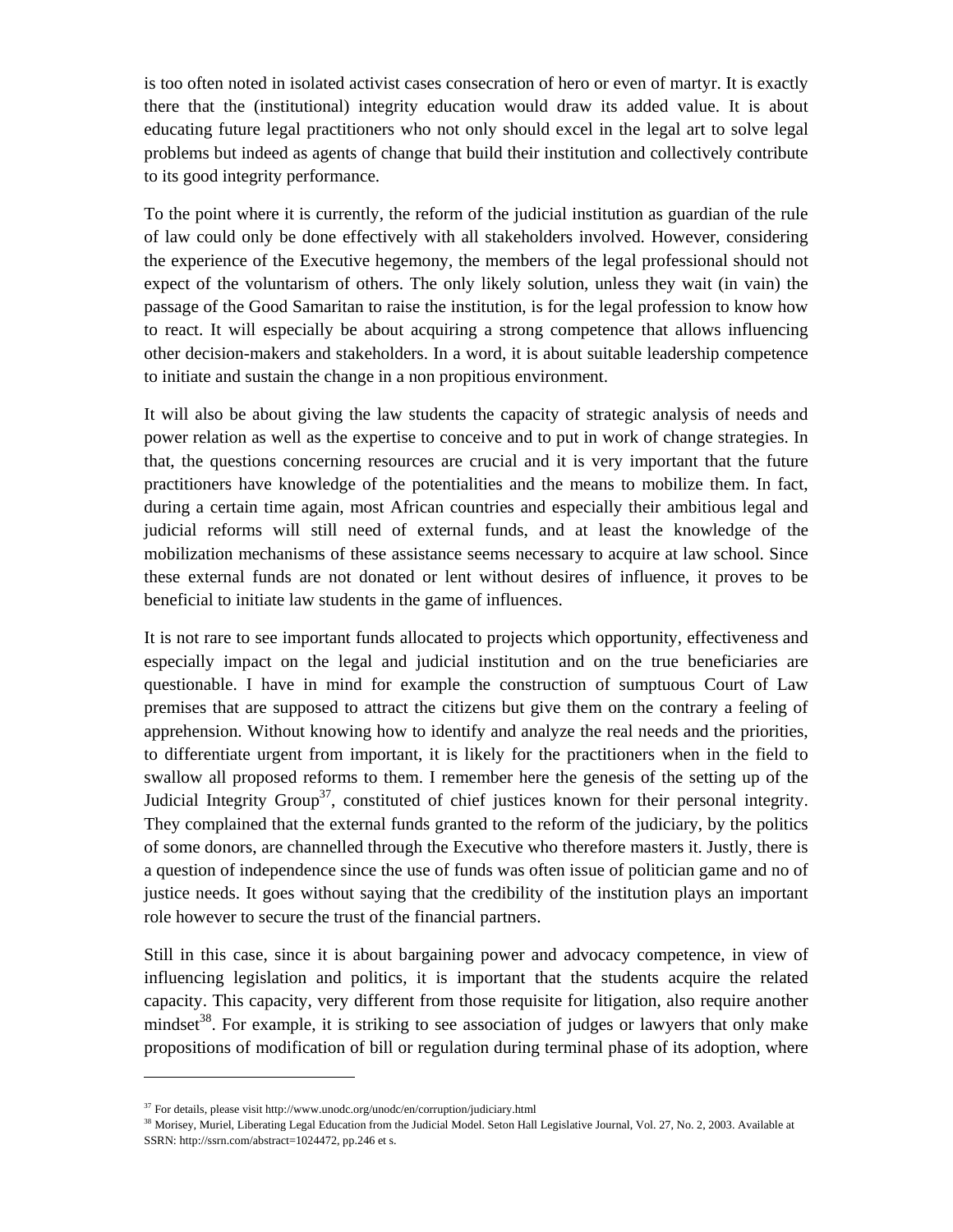it is almost impossible to get any change<sup>39</sup>. In the case of judiciary reform here in Kenya, following the adoption of the new constitution, the activism of some associations of jurists and lawyers forces the admiration, but it is also salient the tendency to get change by confrontation. Advocacy avoids most of the time to see others having opposed political or ideological position as adversary<sup>40</sup>. What imports is the advancement toward the objective that requires dialogues and compromises. Such an attitude can be well cultivated since law school with in addition the ethical aspect that guides the relation with the customer and the integrity aspect that consists in maintaining the harmony between the values system and the positioning.

#### SOME IMPLEMENTATION HINTS

Like all introduction of new subject in a curriculum, the process of introducing integrity in legal education has to pass technical and administrative stages that are not without difficulties. This paper will not detail those stages of preparation as it is context specific. It would want to share a few findings from the rare experiences in facilitating the starting up of the integrity education in higher education and particularly for law students<sup>41</sup>. The objectives are to ensure effectiveness and impact. I am going to be inspired especially by the first experience of the Legal Integrity Education Network (LIEN) at the Faculty of Law of the Uganda Christian University<sup>42</sup> all along this last part. Definitely, securing the essential conditions is key concerning preparation, implementation and follow-up.

As indicated right at the beginning of this paper, to get the idea of having an integrity education accepted needs an excellent art of persuasion. It is going to be necessary for the champion (academic) of the initiative to know how to mobilize not only within her/his own camp but especially from the camp of the legal profession that is supposed to be the immediate beneficiary of the initiative. A participating diagnosis of the needs and the available resources proves to be crucial for success. Having appropriate information concerning integrity challenges in the institution and solutions is crucial to prepare the course but it is not that easy to find. Access to information about disciplinary cases in the legal and judicial profession is not a reality. Learning from the similar initiatives can help otherwise. The first experience initiated since last year in Uganda has the tendency to confirm that inclusiveness in the process is decisive, which means the implication of all stakeholders in the administration of the justice. If possible, a combined action of all or the major law schools in the country will facilitates the process.

After the mobilization and diagnosis phase comes the actual implementation including work on the content, the manuals, the methodology and the lecturers. It is about translating into educational tools the information collected in the previous phase and to build the capacity and

<sup>&</sup>lt;sup>39</sup> For illustration, please see for example the case of the Syndicat de la Magistrature of Madagascar that probably of good faith suggested a change in the draft constitution already submitted to referendum. www.madagascar-tribune.com/Le-SMM-continue-sesrevendications,14912.html

<sup>40</sup> Morisey, Muriel, id.

<sup>&</sup>lt;sup>41</sup> Please see some experiences of the Public Integrity Education Network (http://www.tiri.org/index.php?option=com\_content&task=view&id=305&Itemid=)

<sup>42</sup> http://ucu.ac.ug/index.php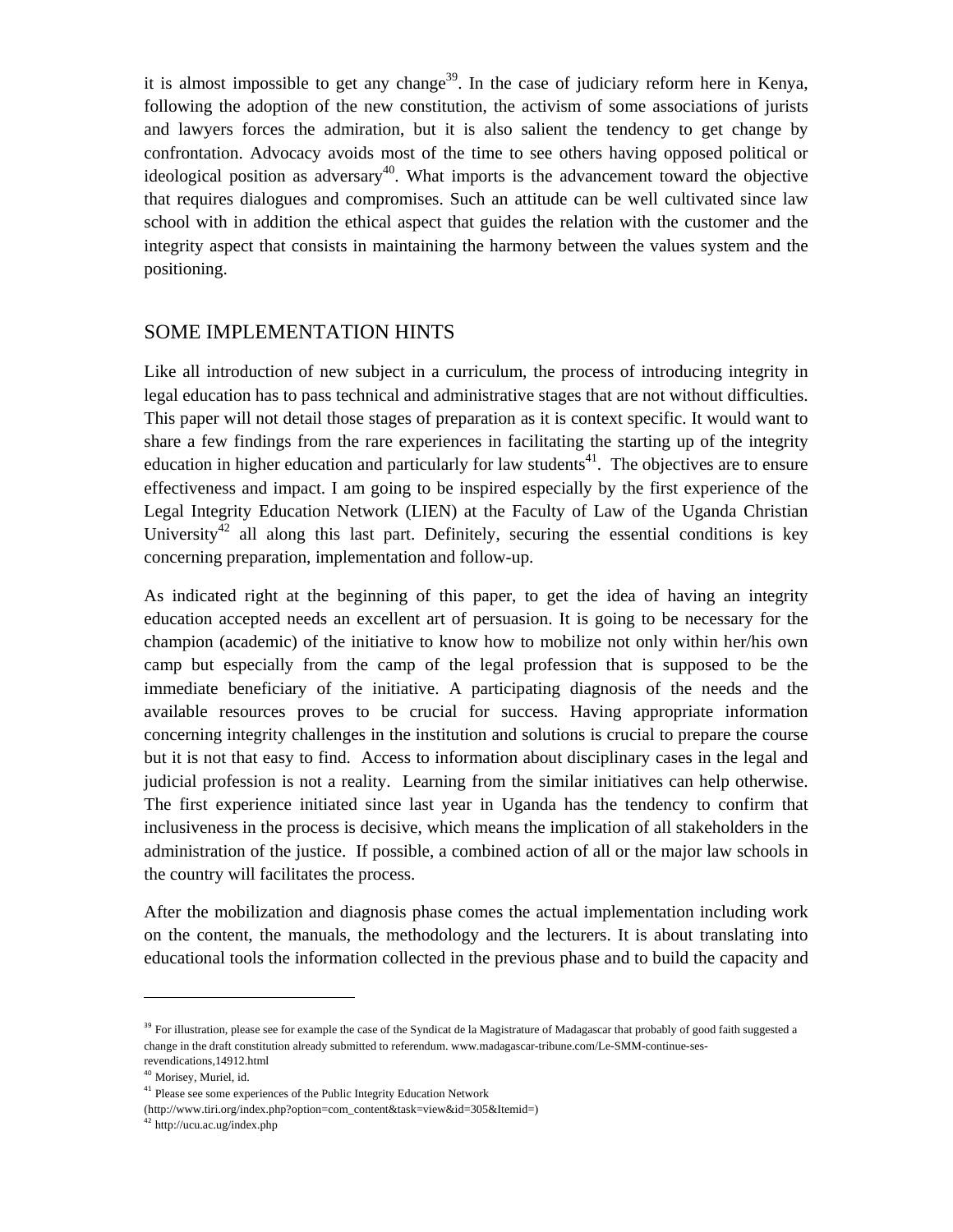the motivation of the trainers. The experience of the previous curricula development workshops gives a good example of innovation of the participants to meet the needs of their own context. To cite one example, discussing on the psychology and behaviour that an integrity teacher should have, a facilitator during one workshop in Uganda made a parallel between teaching integrity with teaching somebody to swim. Among other qualities of pedagogue and animator, the swimming teacher must be an excellent swimmer to inspire confidence and good learning condition. Based on this, the master of integrity should also be a role model personal integrity to their students. Another method used elsewhere consists for example in allowing the law students to start working on the integrity performance of the university and/or the Law school before going outdoor.

Moreover, it will be necessary to know how to cultivate the moral courage. I remember from a neighbouring country a training of high-level investigators concerning illegal assets tracking and repatriation from abroad. In spite of the excellence of the training and the trainers who are among the cream on the subject elsewhere, combined with the follow up assistance offered by them, there were no significant results afterwards. What was missing after analysis was a practical exercise of such operations in a difficult environment as an initiation that could empower the investigators. This example illustrates that integrity education can not succeed without the contribution of active role model.

With regard to the access to justice, experience shows us that the use t learning by practicing method is critical. It is not necessary to extend on the content and the methods of this aspect of the education as this seems now well adopted by some law schools in the region and in particular here in Kenya. I am thinking about the clinical legal education that allows law students to be exposed to different practical aspects of legal aid. Besides, the research in pedagogy seems to indicate that the best manner to acquire the knowledge and capacity is to transmit them. The success of the street law in South Africa can be convincing<sup>43</sup>. In Uganda, the LIEN project associates the students for example in the training of the local council court members and local monitors who are intended to watch the former, from the conception until the implementation.

Last but not the least in term of importance, the preparation of the environment where the law graduates is going to evolve should not be minimized. It has been judged irresponsible by many of the workshop participants for the law school to instil at the young jurist all of the good values, to equip them for their applications and thereafter to let them navigate by themselves in a hostile and non-cooperative environment. In Uganda, as it has been remarked by a participant, when a lawyer stood against malpractices in a court, everywhere in the country he will be known and watched by court staff. You will conclude that standing up against other very established political or economic powers is even more demanding. It has been recommended then to construct a network of integrity to which the young practitioner can resource and find support when in front of a tough situation. The networking can be started during the years at law school.

<sup>43</sup> http://www.streetlaw.org.za/